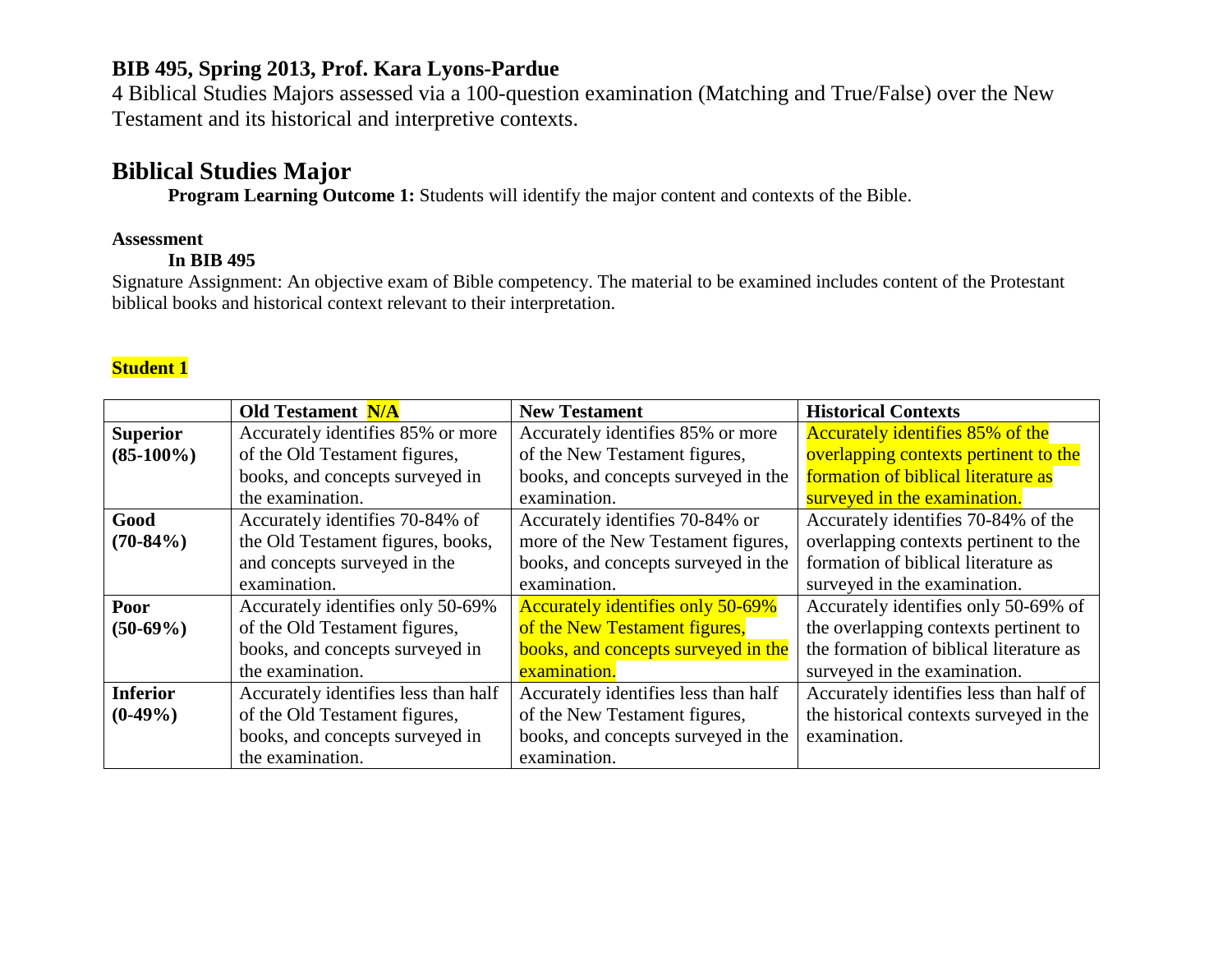4 Biblical Studies Majors assessed via a 100-question examination (Matching and True/False) over the New Testament and its historical and interpretive contexts.

## **Student 2**

|                 | <b>Old Testament N/A</b>             | <b>New Testament</b>                   | <b>Historical Contexts</b>              |
|-----------------|--------------------------------------|----------------------------------------|-----------------------------------------|
| <b>Superior</b> | Accurately identifies 85% or more    | Accurately identifies 85% or more      | <b>Accurately identifies 85% of the</b> |
| $(85-100\%)$    | of the Old Testament figures,        | of the New Testament figures,          | overlapping contexts pertinent to the   |
|                 | books, and concepts surveyed in      | books, and concepts surveyed in the    | formation of biblical literature as     |
|                 | the examination.                     | examination.                           | surveyed in the examination.            |
| Good            | Accurately identifies 70-84% of      | <b>Accurately identifies 70-84% or</b> | Accurately identifies 70-84% of the     |
| $(70-84\%)$     | the Old Testament figures, books,    | more of the New Testament figures,     | overlapping contexts pertinent to the   |
|                 | and concepts surveyed in the         | books, and concepts surveyed in the    | formation of biblical literature as     |
|                 | examination.                         | examination.                           | surveyed in the examination.            |
| Poor            | Accurately identifies only 50-69%    | Accurately identifies only 50-69%      | Accurately identifies only 50-69% of    |
| $(50-69%)$      | of the Old Testament figures,        | of the New Testament figures,          | the overlapping contexts pertinent to   |
|                 | books, and concepts surveyed in      | books, and concepts surveyed in the    | the formation of biblical literature as |
|                 | the examination.                     | examination.                           | surveyed in the examination.            |
| <b>Inferior</b> | Accurately identifies less than half | Accurately identifies less than half   | Accurately identifies less than half of |
| $(0-49\%)$      | of the Old Testament figures,        | of the New Testament figures,          | the historical contexts surveyed in the |
|                 | books, and concepts surveyed in      | books, and concepts surveyed in the    | examination.                            |
|                 | the examination.                     | examination.                           |                                         |

## **Student 3**

|                 | <b>Old Testament N/A</b>          | <b>New Testament</b>                     | <b>Historical Contexts</b>            |
|-----------------|-----------------------------------|------------------------------------------|---------------------------------------|
| <b>Superior</b> | Accurately identifies 85% or more | <b>Accurately identifies 85% or more</b> | Accurately identifies 85% of the      |
| $(85-100\%)$    | of the Old Testament figures,     | of the New Testament figures,            | overlapping contexts pertinent to the |
|                 | books, and concepts surveyed in   | books, and concepts surveyed in the      | formation of biblical literature as   |
|                 | the examination.                  | examination.                             | surveyed in the examination.          |
| Good            | Accurately identifies 70-84% of   | Accurately identifies 70-84% or          | Accurately identifies 70-84% of the   |
| $(70-84\%)$     | the Old Testament figures, books, | more of the New Testament figures,       | overlapping contexts pertinent to the |
|                 | and concepts surveyed in the      | books, and concepts surveyed in the      | formation of biblical literature as   |
|                 | examination.                      | examination.                             | surveyed in the examination.          |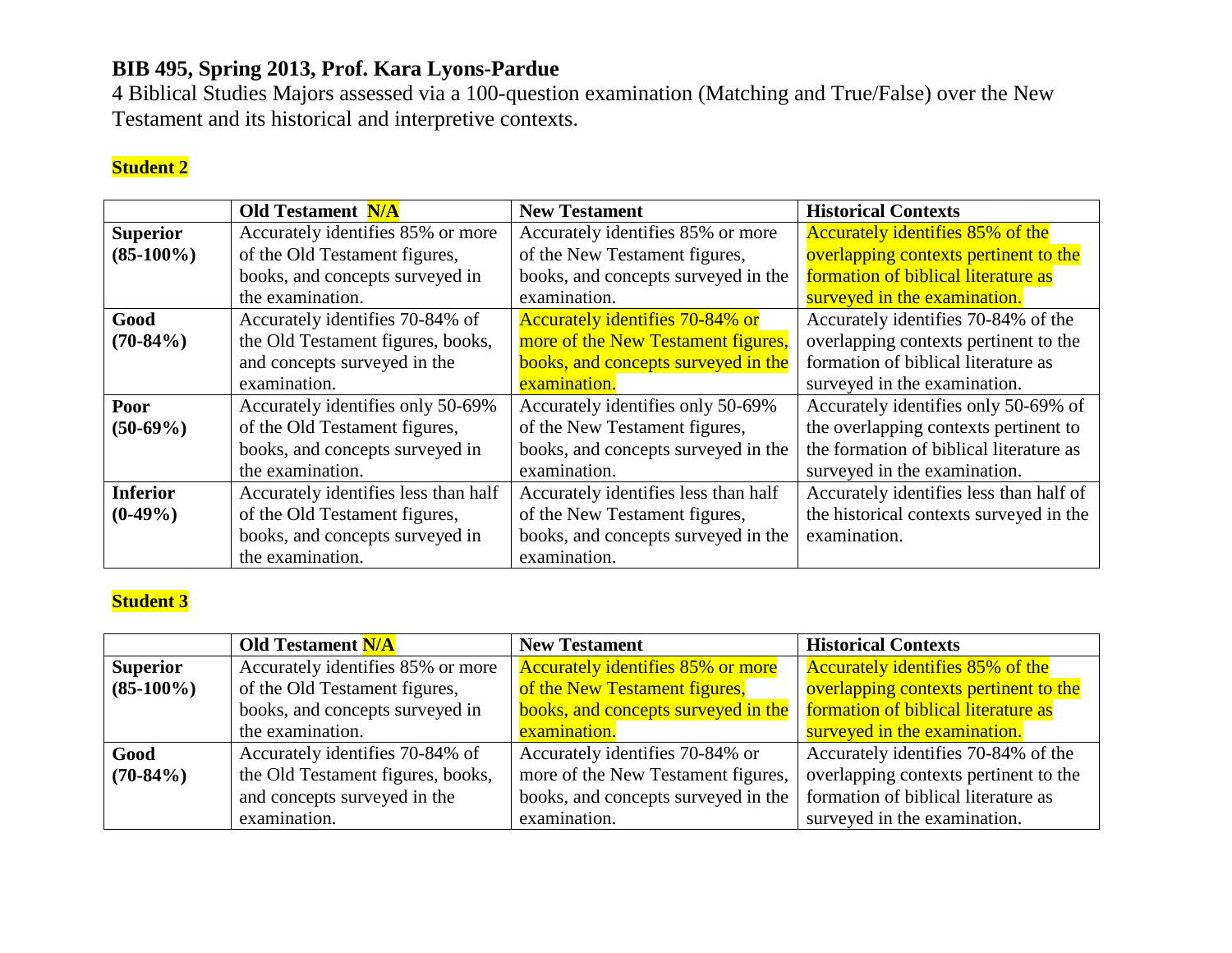4 Biblical Studies Majors assessed via a 100-question examination (Matching and True/False) over the New Testament and its historical and interpretive contexts.

| Poor            | Accurately identifies only 50-69%    | Accurately identifies only 50-69%    | Accurately identifies only 50-69% of    |
|-----------------|--------------------------------------|--------------------------------------|-----------------------------------------|
| $(50-69%)$      | of the Old Testament figures,        | of the New Testament figures,        | the overlapping contexts pertinent to   |
|                 | books, and concepts surveyed in      | books, and concepts surveyed in the  | the formation of biblical literature as |
|                 | the examination.                     | examination.                         | surveyed in the examination.            |
| <b>Inferior</b> | Accurately identifies less than half | Accurately identifies less than half | Accurately identifies less than half of |
| $(0-49\%)$      | of the Old Testament figures,        | of the New Testament figures,        | the historical contexts surveyed in the |
|                 | books, and concepts surveyed in      | books, and concepts surveyed in the  | examination.                            |
|                 | the examination.                     | examination.                         |                                         |

## **Student 4**

|                 | <b>Old Testament N/A</b>             | <b>New Testament</b>                     | <b>Historical Contexts</b>              |
|-----------------|--------------------------------------|------------------------------------------|-----------------------------------------|
| <b>Superior</b> | Accurately identifies 85% or more    | <b>Accurately identifies 85% or more</b> | <b>Accurately identifies 85% of the</b> |
| $(85-100\%)$    | of the Old Testament figures,        | of the New Testament figures,            | overlapping contexts pertinent to the   |
|                 | books, and concepts surveyed in      | books, and concepts surveyed in the      | formation of biblical literature as     |
|                 | the examination.                     | examination.                             | surveyed in the examination.            |
| Good            | Accurately identifies 70-84% of      | Accurately identifies 70-84% or          | Accurately identifies 70-84% of the     |
| $(70-84\%)$     | the Old Testament figures, books,    | more of the New Testament figures,       | overlapping contexts pertinent to the   |
|                 | and concepts surveyed in the         | books, and concepts surveyed in the      | formation of biblical literature as     |
|                 | examination.                         | examination.                             | surveyed in the examination.            |
| Poor            | Accurately identifies only 50-69%    | Accurately identifies only 50-69%        | Accurately identifies only 50-69% of    |
| $(50-69\%)$     | of the Old Testament figures,        | of the New Testament figures,            | the overlapping contexts pertinent to   |
|                 | books, and concepts surveyed in      | books, and concepts surveyed in the      | the formation of biblical literature as |
|                 | the examination.                     | examination.                             | surveyed in the examination.            |
| <b>Inferior</b> | Accurately identifies less than half | Accurately identifies less than half     | Accurately identifies less than half of |
| $(0-49\%)$      | of the Old Testament figures,        | of the New Testament figures,            | the historical contexts surveyed in the |
|                 | books, and concepts surveyed in      | books, and concepts surveyed in the      | examination.                            |
|                 | the examination.                     | examination.                             |                                         |